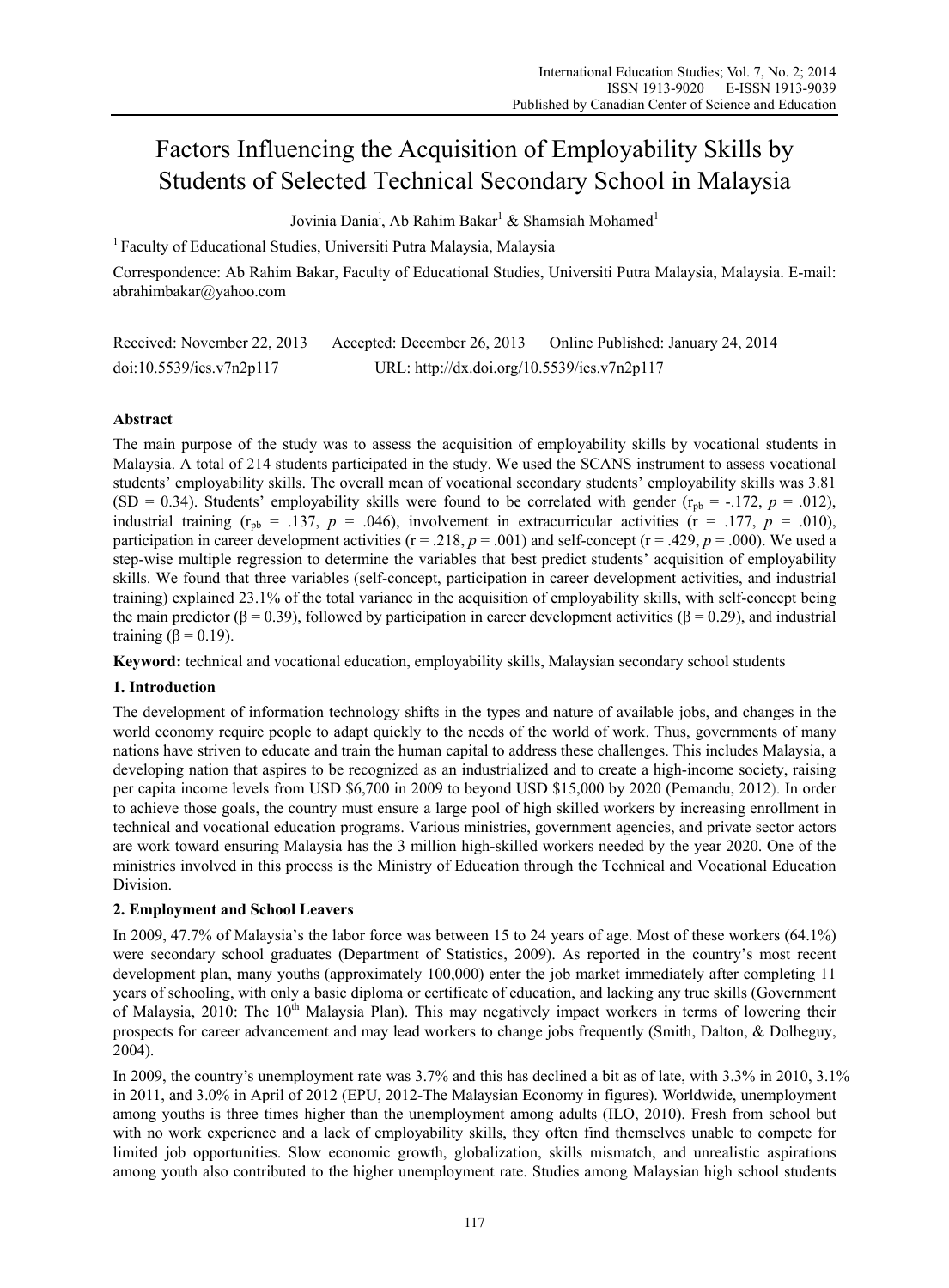have shown that their job and educational aspirations are inconsistent with their academic achievement. This is an issue not only in Malaysia, of course, but is illustrative of issues across the globe.

## **3. Employability Skills**

In the new global economy, workers need more than technical knowledge and skills, which are often job-specific and not transferable. In addition to these skills, they must also have soft skills—"employability skills"—if they want to continue contributing to the growth and expansion of an industry or corporation. Employability skills are the skills, knowledge, understanding and personal attributes that enable a person to obtain employment, and to be successful and satisfied in their chosen career (Lorraine & Sewell, 2007). Barnett (2006) explains that employability skills enable people to obtain suitable employment and at the same time develop their careers during social and technological change.

Employability skills are necessary across all areas and types of jobs. Alston, Cromartie, Wakefield, and English (2009) studied their importance in the agricultural sector in the U.S, suggesting that interpersonal communication skills, for example, are essential to the technical knowledge and abilities of university graduates in the industry.

In addition, these skills are important to employers and employees in developing a company. Technological developments require manufacturers to meet consumers' demands for cheaper and higher quality goods. Therefore, to remain competitive, front-line workers need to know and apply the technology to solve problems, communicate effectively, work in teams, and assume responsibility for quality and productivity. Hence, tertiary education institutions should provide a curriculum that emphasizes the development of soft skills.

Rabey (2008) found that there is room for improvement in the way that secondary schools prepare their students for the workforce, and suggested placing more emphasis on teaching organizational structure and interactions, money management and market dominance, communication, teamwork, and goal setting. These can be boiled down to three important areas: life skills, work skills, and knowledge of the workplace.

At the high school level, adolescents between the ages of 16 and 17 years can assess and explore personal interests and needs, particularly in relation to a future career. In psychology, this is the best time to give exposure to the youth about the career world. Sharing knowledge about careers will indirectly strengthen adolescents' desire to continue their studies in technical and vocational schools.

# **4. A Summary of Technical and Vocational Education in Malaysia**

The Technical and Vocational Education Division (TVED) of the Ministry of Education was established in Malaysia in 1964. It aims to develop technical and vocational education and improve the national education system. In 2002, academic schools (grade 9-10) began offering technical and vocational subjects as elective courses. In 2006, the division implementation competency-based education for vocational subjects using a modular system, and recently some technical and vocational schools have been improved and upgraded to vocational colleges. The aim of these efforts is to enable students to gain employment, start their own business, or pursue training at a higher level to meet the national needs in line with Vision 2020 (Mission 2020, 2006). To meet this objective TVED developed a vocational curriculum that features Tech Prep, combining two important elements of articulation and connectedness (Technical and Vocational Curriculum Division, 2007). Articulation provides access to allow students to either pursue their studies at higher levels or seek employment. Connectedness means that what they have learned in school has a relationship with the environment and the actual situation in the workplace. In this context, the elements of employability skills have been promoted through programs such as industrial attachment, school enterprise and traineeship programs (Ahmad-Tajudin, 2009).

Recently, the Ministry of Education Malaysia has upgraded some of the technical and vocational schools to college status, and as of 2013, there are 56 Vocational Colleges. Beginning in July of 2013, the ministry will collaborate with the Industrial Training Institutes, under the purview of Ministry of Human Resource, to jointly implement College Vocational programs at 11 Industrial Training Institutes. At the school level, the development and assessment of employability skills is assessed by Technical and Vocational Education and Training (TVET) (Maclean & Ordonez, 2007).

# **5. Objectives of the Study**

Given the new initiatives implemented by the Ministry of Education, we conducted this study to determine how the implementation of TVET in a selected technical school has helped students acquire employability skills. We also set out to determine the relationship between students' level of employability skills and selected factors, and to determine the predictors of students' employability acquisition.Thus, we set forth the following null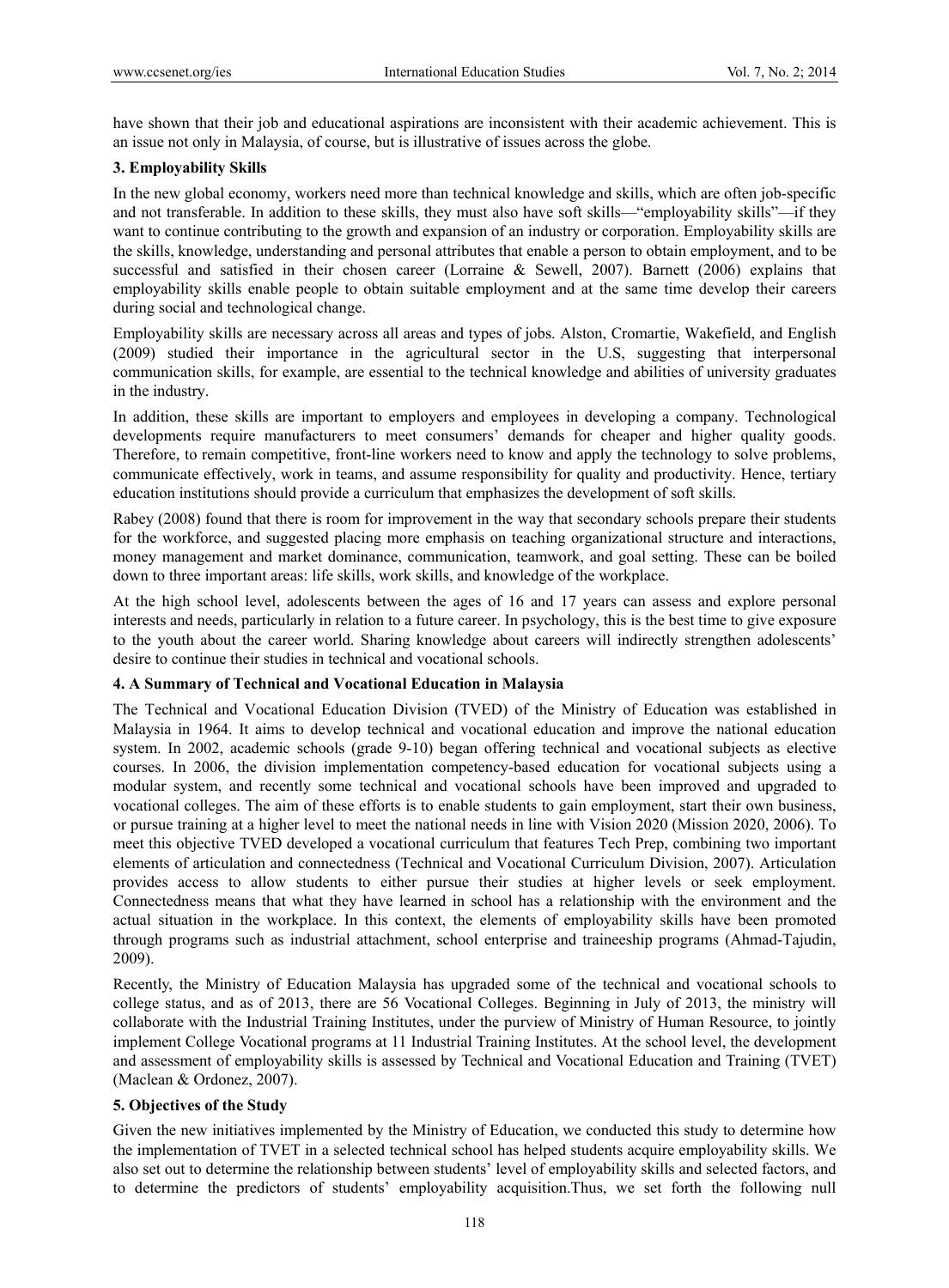## hypotheses:

 $H<sub>01</sub>$ : Student acquisition of employability skills is not a function of gender.

 $H_{\text{O2}}$ : Student acquisition of employability skills is not a function of industrial training.

H<sub>O3</sub>: There is no correlation between work experience and the students' employability skills.

HO4: There is no correlation between student acquisition of employability skills and their involvement in extracurricular activities.

HO5: There is no correlation between students' employability skills and their leadership position in the student organizations.

HO6: There is no correlation between participation in career development activities and students' employability skills.

 $H_{07}$ : There is no correlation between self-concept and level of student employability skills.

## **6. Method**

#### *6.1 Participants*

The target population of the study was "Form five" students  $(N = 521)$  in selected Malaysian technical secondary schools in the state of Sabah. A total of 239 students from six vocational courses were selected to participate in the study. Of the 239 students selected, 214 students (90%) returned the questionnaires.

#### *6.2 Measures*

Students' employability skills were measured using a 40-item instrument initially developed by the U.S. Secretary's Commission on Achieving Necessary Skills (SCANS). In Malaysia, the SCANS instrument has been used in studies by Bakar and Hanafi (2007), Kazilan et al. (2009), Hanafi (2007), Sharifah (2008), and Rohana (2010). It consists of seven aspects: basic skills, thinking skills, resource management skills, interpersonal skills, system and technology skills, and personal qualities. We asked students to rank how much of those skills they felt they possessed. Students answered the questions using a 5-point Likert scale, where "1" was "I do not possess this skill" and "5" was "I have a lot of this skill". The reliability estimates of each construct ranged between 0.84 and 0.96, and reliability estimate for the complete study was 0.95.

# *6.3 Procedure*

Questionnaires were administered by the researchers. Prior to students completing the questionnaire, a brief presentation of the study was made. Students were informed of the purpose of the study and were requested to answer the questionnaire given to them. Data were collected in class during school hours under the supervision of a senior TVET teacher.

## **7. Results**

The participants consisted of 29.4% male students and 70.6% female students ( $n = 214$ ). Their self-concept–that is, their believes of their own abilities and knowledge in comparison to others–as measured using Rosenberg's self-esteem scale (1965) was about moderate ( $M = 3.75$ , SD. = 0.48). Almost one-third of them participated in industrial training (62%) and almost all of them participated in extracurricular activities with many of them holding some form of leadership positions such as chairman, treasurer, and secretary. All of them had exposure to some form of career development activities, such as visiting higher learning institutions, attending a career talk, or attending a career fair. Almost all students who participated planned to continue their education once they graduated from high school (91.1%).

Vocational students' employability skills were moderate, with an overall mean of  $3.81$  (SD = 0.34). Students had high mean scores in only two aspects: personal qualities ( $M = 4:04$ ,  $SD = 0.43$ ) and interpersonal skills ( $M =$ 4.01, SD = 0.47). The other five aspects of employability skills were moderate: resource skills ( $M = 3.74$ , SD = 0.45), basic skills (M = 3.73, SD = 0.46), thinking skills (M = 3.72, SD = 0.42), information skills (M = 3.68, SD  $= 0.54$ ) and systems and technology skills (M = 3.53, SD = 0.58).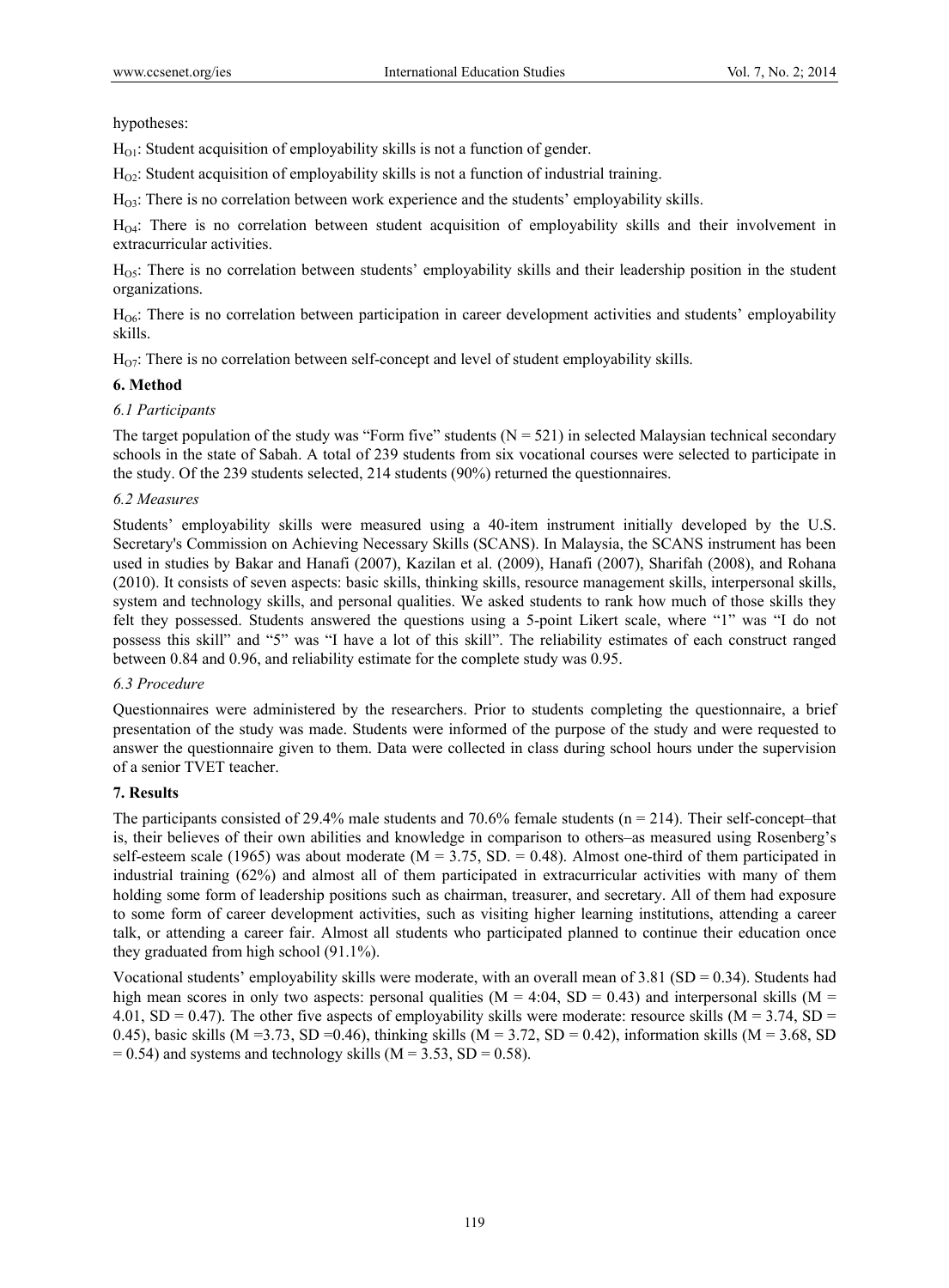| Skills                        | Mean  | Standard deviations |
|-------------------------------|-------|---------------------|
| Basic skills                  | 3.73  | -46                 |
| Thinking skills               | 3.72  | 42                  |
| Resource management skills    | 3.74  | -45                 |
| Informational skills          | 3.68  | -54                 |
| Interpersonal skills          | 4 0 1 | 47                  |
| Systems and technology skills | 3.53  | .58                 |
| Personal quality              | 4.04  | .43                 |
| Overall employability skills  | 3.81  | -34                 |

Table 1. Mean scores and standard deviations of students' employability skills  $(n = 214)$ 

Significant correlations were found with gender ( $r_{pb} = -.172$ ,  $p = .012$ ), industrial training ( $r_{pb} = .137$ ,  $p = .046$ ), involvement in extracurricular activities ( $r = .177$ ,  $p = .010$ ), participation in career activities ( $r = .218$ ,  $p = .001$ ) and self-concept ( $r = .429$ ,  $p = .000$ ). Based on these results, five of our seven hypotheses ( $H_{01}$ ,  $H_{02}$ ,  $H_{04}$ ,  $H_{06}$ , and  $H<sub>07</sub>$ ) are rejected. Two hypotheses,  $H<sub>03</sub>$  and  $H<sub>05</sub>$  are accepted: there was no significant correlation between students' employability skills with work experience and leadership position in a student's organization.

|                                       | Employability Gender |         | Industrial<br>training | Other working<br>experiences | Participation in<br>Career activities | Self-concept |
|---------------------------------------|----------------------|---------|------------------------|------------------------------|---------------------------------------|--------------|
| Employability                         | 1.00                 | $-172*$ | $.137*$                | $-.110$                      | $.218**$                              | .429**       |
| Gender                                |                      | 1.00    | $-.024$                | .093                         | $-.116$                               | $-.069$      |
| <b>Industrial Training</b>            |                      |         | 1.00                   | $.152*$                      | $-317**$                              | .060         |
| Other working experiences             |                      |         |                        | 1.00                         | $-174*$                               | $-.099$      |
| Participation in Career<br>Activities |                      |         |                        |                              | 1.00                                  | .127         |
| Self-concept                          |                      |         |                        |                              |                                       | 1.00         |

Table 2. Correlations between employability skills and selected variables ( $n = 214$ )

\*Significant correlation at level 0.05.

\*\*Significant correlation at level 0.01.

Table 3. Correlation between employability skills, extra-curriculum involvement, and leadership positions (n = 214)

|                                        | Employability | Extracurricular involvement Leadership position |           |
|----------------------------------------|---------------|-------------------------------------------------|-----------|
| Employability                          | 1.00          | $177**$                                         | 0.034     |
| Extracurricular involvement            |               | 1.00                                            | $0.320**$ |
| Leadership position in extracurricular |               |                                                 | 1.00      |

Spearman's Rho.

\*\*Significant correlation at level 0.01 (2-tailed).

The third objective of the study was to determine the factors that may influence students' acquisition of employability skills. A multiple regression analysis was performed to determine these factors. Three variables (self-concept, career exposure, and industrial training experience) were regressed; a total of 23% of the variance in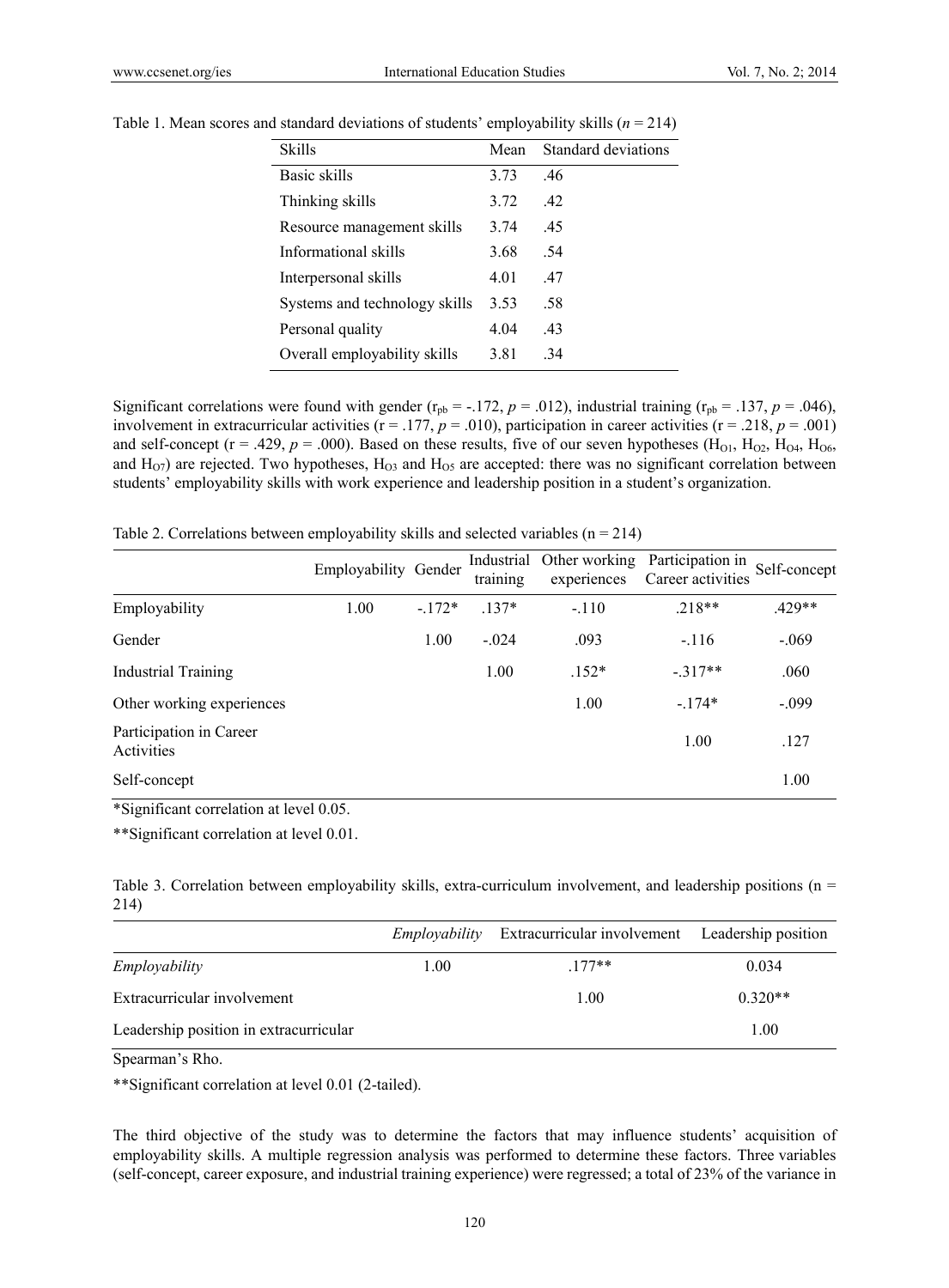the dependent variable (employability skills) can be explained by these three variables. Self-concept was found to contribute 18% of the variance, 2.7% of the variance was contributed by career exposure, and 3.1% of the variance was contributed by industrial training experience. Two other variables (gender and work experience) were excluded, as neither contributed to the variance.

We also ranked the importance of the variables based on *beta* coefficient. The highest *beta* coefficient value is shown by self-concept (0.39) and it is the most powerful variable explaining the level of employability skills of the students. *Beta* coefficient for career exposure was the second highest (0.23), followed by industrial training (0.19).

Table 4. Summary of multiple regression analysis of selected factors on vocational students' employability skills  $(n = 214)$ 

| Variables           | B    | <b>Std Error</b> | Beta |      | D    |
|---------------------|------|------------------|------|------|------|
| Constants           | 2.39 | .18              |      | 13.6 | .000 |
| Self-concept        | .27  | .05              | -39  | 64   | .000 |
| Career exposure     | .37  | .11              | 23   | 3.5  | .000 |
| Industrial training | .14  | .05              | -19  | 29   | -004 |

 $R^2 = .242$ , Adjusted  $R^2 = .231$ ;  $F(3,210) = 22.297$ ,  $p = .000$ .

## **8. Discussion**

The findings show that the employability skills of vocational secondary school students are moderately high (M  $= 3.81$ , SD = 0.34). This is similar to findings reported by Fitrisehara, Ramlah, and Rahim (2009). Their study involving 436 final year students at 13 MARA Vocational Institutes showed that the level of student employability skills was moderate ( $M = 3.86$ ,  $SD = 0.36$ ). A study by Rohana (2010) using 393 vocational agriculture students also showed that students' employability skills were moderate, but the scores were lower (Mean 3.62, SD. = 0.43) than the current score. Bakar and Hanafi (2007) used 162 technical education students and found that their employability skills were slightly higher (Mean = 3.8, SD. = 0.55) than those obtained by Rohana and almost similar with the result of the present study. Another study by Omar, Bakar, and Rashid (2012) using community college students also confirmed the moderate findings in their sample (Mean =  $3.63$ , SD. = 0.47). Based on these studies, we can say that employability skills of Malaysian vocational and technical students were moderate to moderately high.

The development of employability skills among students is important for the future of the nation. As a result of new development in the world of work, one can't remain static in one specific organization. People move from one organization to another based on their employability skills. Borrowing the concept of protean career, where one drives his or her career and invents his or her own career over time, the need for employability skills is much stronger and more significant.

Undeniably, the development of employability skills in secondary schools throughout Malaysia is a long process. This development may also take place through extracurricular activities such as sports, clubs, and associations. These activities can help students develop leadership, critical thinking, and teamwork abilities. Chan and Murphy (2010) found that key skills cannot be developed or learned by reading books alone. Knowledge of the key skills should be strengthened through instruction and demonstrations, and by providing opportunities for students to practice.

The present study found that industrial training experience related to the acquisition of employability skills. This finding contradicts those of Omar et al. (2012) who found that industrial training did not necessarily helps students acquire soft skills, though it did helps students increase their technical skills. However, finding by C. Paisey and N. Paisey (2010) shows that experience gained through work placement successfully develops a range of transferable personal skills. Participation in career development activities and a positive self-concept significantly predicted the students' level of employability skills. Exposure and experiences in the working world has a key role in preparing young people for adult world (Chandler, Ringsell, & Lindop, 2007) and also will help students to make a decision whether to continue schooling or not (Onstenk & Blokhuis, 2007). Close cooperation between the school, students and employers is essential to enhance employability skills.

It is important for a school to create an environment that is conducive to creating a positive self-concept in students. This present study showed that those with a positive self-concept have high employability skills. In fact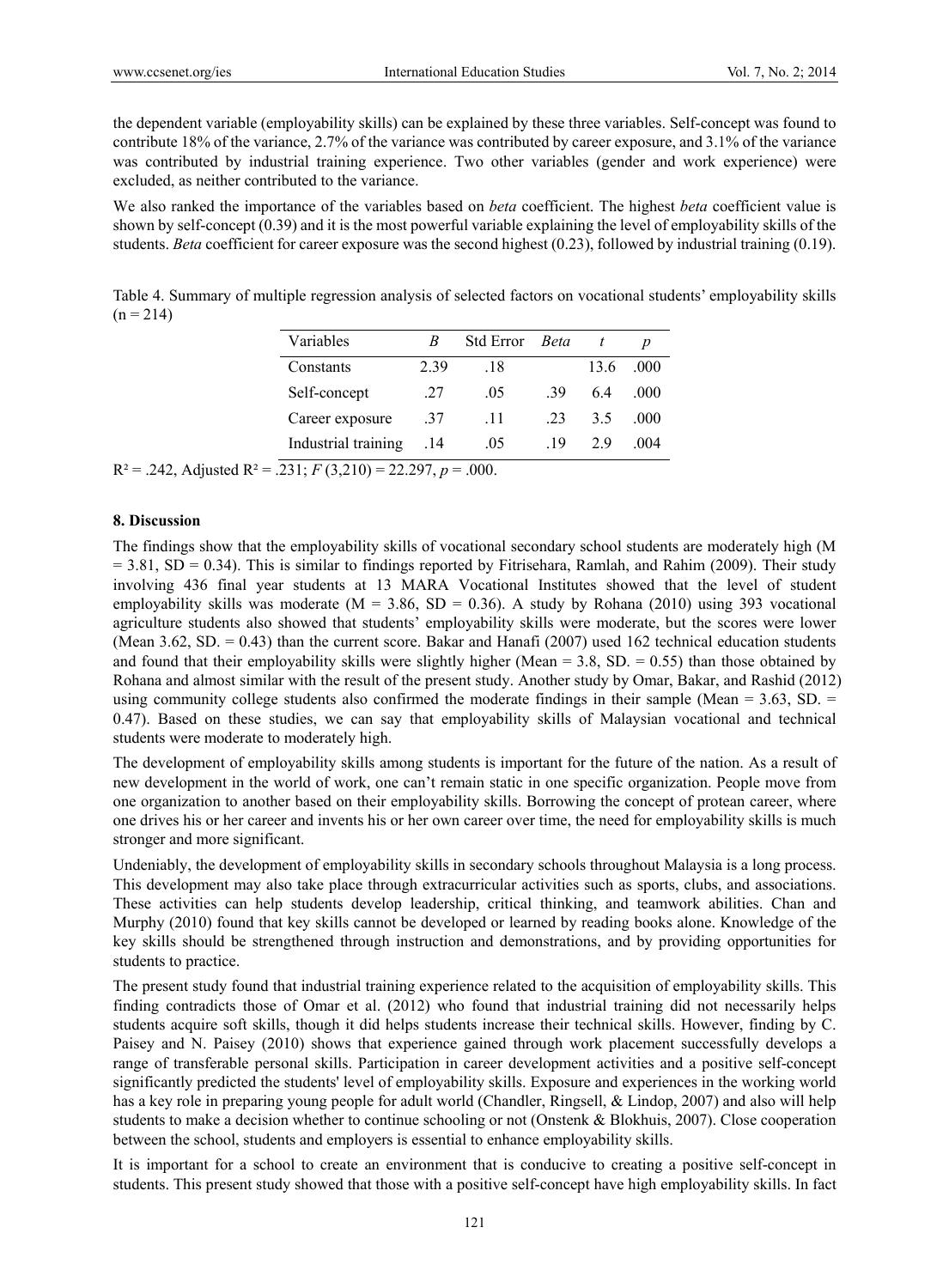it is the main predictor, at least for this particular study, of employability acquisition among students.

Teachers who organize the placement of students have stated that this is the right time to encourage students to think, to use their initiative and to be responsible in the new environment. From this experience, students can become highly motivated and improve their performance when returning to school.

## **9. Implications of Research**

Overall, this study illustrates that students' employability skills are at average level. Because these skills are vital for their future thus, it has to be improved. Thus, the implementation and development of employability skills in the vocational curriculum in secondary technical schools should be widely practiced.

The findings also show that factors such as self-concept, curriculum, and career exposure are associated with employability skills. Thus, the public, educators, and parents need to realize the importance of these variables that can bolster the performance of students as they enter the workforce.

However, there are also other factors that may contribute to the formation of students' employability skills. Therefore, educational institutions must take certain steps such as reviewing, planning, and implementing strategies for improving and developing the employability skills of their students.

## **10. Recommendations**

The Ministry of Education in Malaysia and TVED are working hard on employability issues. The quality of the education system can be evaluated based on students' success in getting jobs immediately after completing school or after having had an opportunity to pursue higher education or training. Therefore, our suggestions target stakeholders such as the Ministry of Education, TVED, school administrators, educators, and industries.

Some schools lack the necessary funds to implement "industrial training" programs, thus the Ministry of Education should seek to provide more funding or incentives for such programs. In addition, the Ministry should adapt the employability skills development module for Institutions of Higher Education, which was launched on August 22, 2006 by the Minister of Higher Education, and should introduce this module at the secondary school level.

There is a need for the TVED, the Ministry of Education, and industries to work together to create innovative policies to uphold technical and vocational education. Voluntary organizations either within or outside the country that are willing to offer places and facilities for students to develop their employability skills are very much needed. Therefore, parties must work together to enable youth and students to receive training or skills relevant to industrial needs. Certification for such programs should be provided, as has long been the practice in other countries including the US and Australia.

Schools should create a unit or team of professionals to support the teaching of employability skills. This unit could organize and manage the activities to provide students with employability skills, such as industrial training, in a more systematic way. The unit should also be responsible for mediation in bridging the relationship between the student and the industry or employer in the local area. Curriculums for teaching and learning will become more attractive if a special session or semester is held for students to conduct practical training. Teachers and educators should create activities and a learning environment that prepares students for the real working world. This step is important to promote a positive self-concept in students in order to produce world-class human capital.

Finally, corporations and industry leaders, as labor users, must work together with the vocational secondary schools to identify necessary training skills. Through this collaboration, vocational education programs will always be relevant and will develop in parallel with industry's needs. We hope that more research can be conducted in the future, such as a study to identify the application of employability skills in each vocational subject.

## **11. Conclusion**

From this study it was found that vocational students in Malaysia had a moderately high level of employability skills, which was influenced by students' self-perception, their level of industrial training, and their participation in career development activities. Therefore, the important factors to be highlighted within the school environment include the formation of positive self-concept, involvement in extracurricular activities and the engagement of students in related industries.

The formation of a professional body to coordinate the implementation of employability skills regarding teaching and learning activities inside and outside the classroom should be widely practiced. This includes reviewing the needs for a portfolio. A comprehensive effort to promote the still average employability skills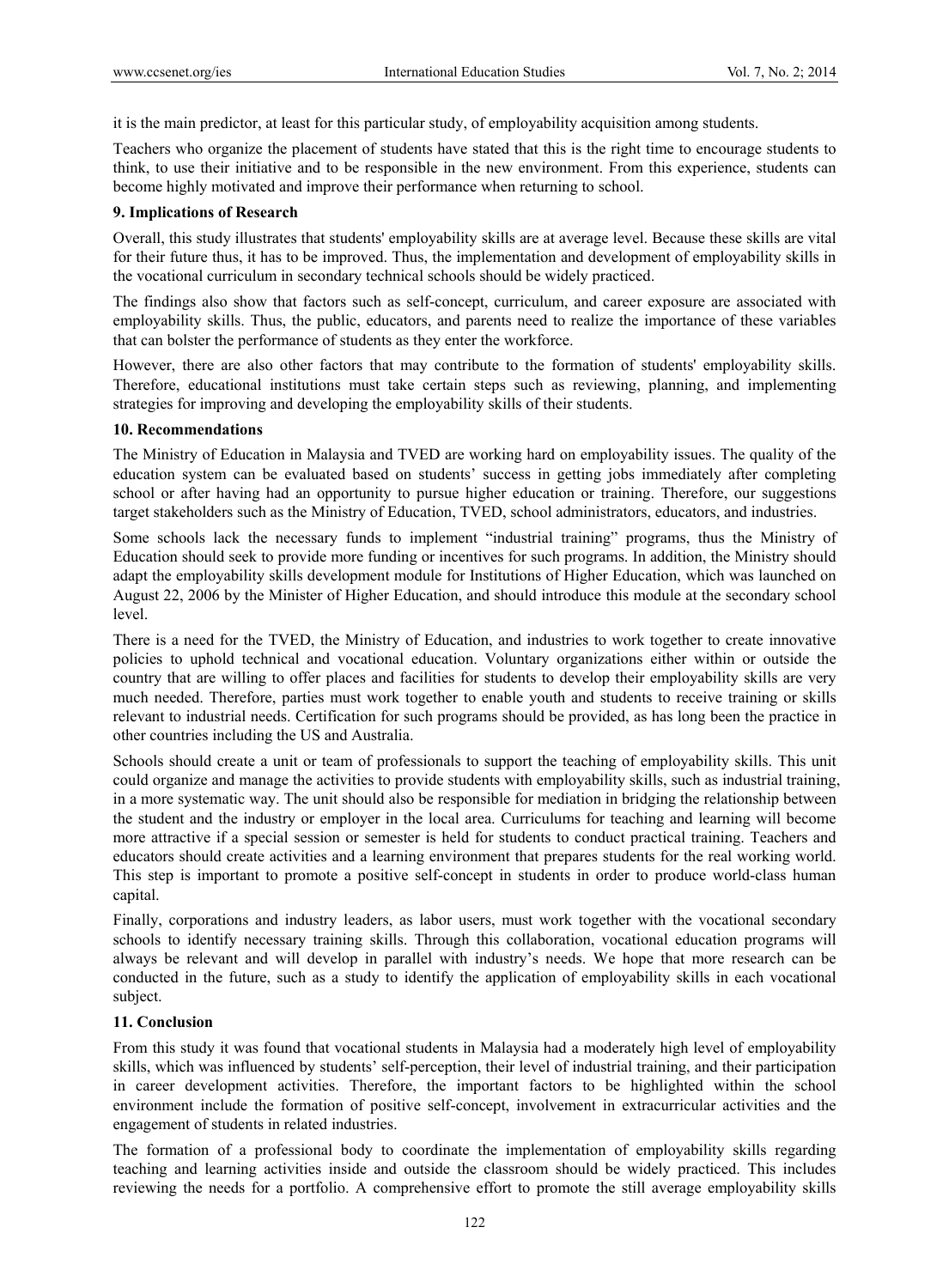elements should be carried out in all vocational secondary schools to prepare the students for the world of work. Further studies of an experimental nature to investigate the effects of industrial training and other school activities should be carried out in vocational secondary schools to gain a clear understanding about what is needed ahead. It would be beneficial to conduct further study concerning the roles and contributions of industrial and business sectors to the development of employability skills among secondary vocational school students.

#### **References**

- Ahmad-Tajudin, J. (2009). *Vocational and Skills Teachers Professionalism Development*. Technical and Vocational Education Division, Ministry of Education Malaysia, Putrajaya.
- Alston, A. J., Cromartie, D., Wakefield, D., & English, C. W. (2009). The importance of employability skills as perceived by the employers of United States' land-grant college and university graduates. *Journal of Southern Agricultural Education Research*, *59*, 56-69.
- Bakar, A. R., & Hanapi, I. (2007). Assessing employability skills of technical-vocational students in Malaysia. *Journal of Social Science*, *3*(4), 202-207. http://dx.doi.org/10.3844/jssp.2007.202.207
- Barnett, R. (2006). Graduate attributes in an age of uncertainty. In P. Hager, & S. Holland (Eds.), *Graduate Attributes, Learning and Employability*, *6*, 49-65. http://dx.doi.org/10.1007/1-4020-5342-8\_3
- Becker, R. A. (2003). *Wisconsin Work-Based Learning Guide*. Wisconsin Department of Public Instruction, Madison, Wisconsin.
- Carbery, R., & Garavan, N. T. (2005). Organizational restructuring and downsizing: Issues related to learning, training and employability of survivors. *Journal of European Industrial Training*, *29*(6), 488-508. http://dx.doi.org/10.1108/03090590510610272
- Chan, C. K. Y., & Murphy, M. (2010). Active-based key-skills learning in engineering curriculum to improve student engagement. In M. Iskander, V. Kapila, & M. A. Karim (Eds.), *Technological developments in education and automation* (pp. 79-84). http://dx.doi.org/10.1007/978-90-481-3656-8\_16
- Chandler, N., Ringsell, L., & Lindop, E. (2007). *Time Well Spent: Embedding Employability in Work Experience*. Department for Education and Skills, UK.
- Crossman, J. E., & Clarke, M. (2009). International experience and graduate employability: Stakeholder perceptions on the connection*. Higher Education*, *59*(5), 599-613. http://dx.doi.org/10.1007/s10734-009-9268-z
- Cushnahan, M. (2009). Beyond Mayer: Learning from delivering and assessing generic employability competencies. *NCVER's 'No Frills' Conference, NCVER, Adelaide*.
- Department of Statistics Malaysia. (2009). *Labour Force Survey Report*. Department of Statistics Malaysia, Putrajaya.
- Fitrisehara, K., Ramlah, H., & Bakar, A. R. (2009). Employability skills among the students of technical and vocational training centers in Malaysia. *European Journal of Social Sciences*, *9*(1), 147-160.
- Government of Malaysia. (2010). *Tenth Malaysia Plan: Chapter 5: Developing and Retaining World Class Talent*. Putrajaya: The Economic Planning Unit.
- Hager, P., & Holland, S. (2006). *Graduate Attributes, Learning and Employability*. Springer, Dordrecht.
- Hanafi, I. (2007). *Analisis Sistem Pendidikan dan Latihan Teknikal-Vokasional di German-Malaysian Institute, Malaysia* (Unpublished doctoral thesis, Universiti Putra Malaysia, Serdang, Selangor).
- Lorraine, D. P., & Sewell, P. (2007). The key to employability: Developing a practical model of graduate employability. *Education + Training*, *49*(4), 277-289. http://dx.doi.org/10.1108/00400910710754435
- Maclean, R., & Ordonez, V. (2007). Work, skills development for employability and education for sustainable development. *Educational Research Policy Practice*, *6*, 123-140. http://dx.doi.org/10.1007/s10671-007-9017-y
- Merriam, S. B., Courtenay, B. C., & Cervero, R. M. (2006). *Global Issues and Adult Education: Perspectives from Latin America, Southern Africa, and the United States*. Jossey-Bass Publishers, San Francisco.
- Ministry of Education. (2007). *Technical dan Vocational Curriculum Development*. Putrajaya: Technical Education Department.
- Mission 2020. (2006). *Final Step Stage*. Limkokwing University of Creative Technology, Cyberjaya.